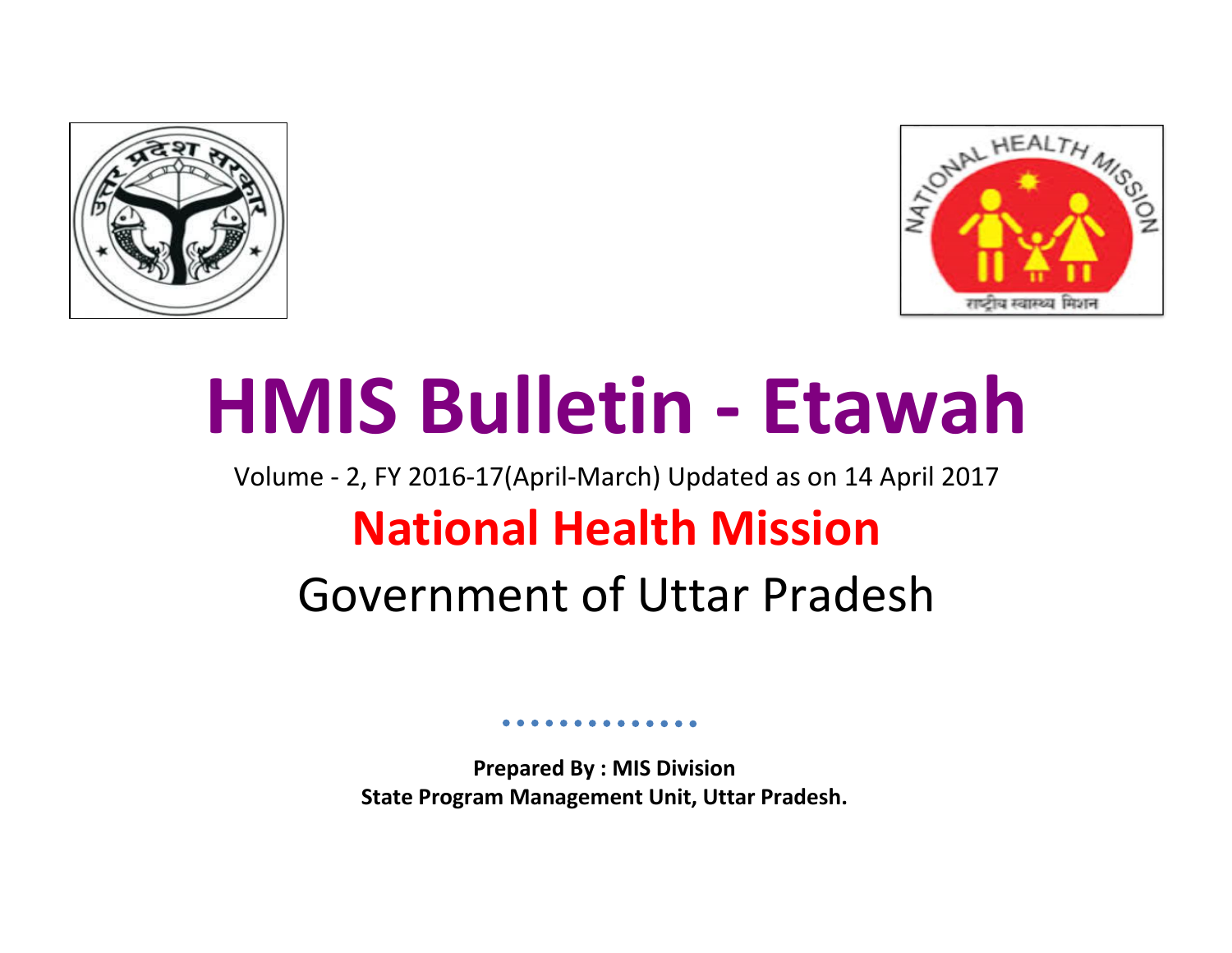### **HMIS (National Health Mission Bulletin) April-March2016-17 Etawah - Uttar Pradesh**

| S. No          | <b>Sections</b>                                  |
|----------------|--------------------------------------------------|
| 1              | <b>District Profile</b>                          |
| $\overline{2}$ | <b>District Summary sheet</b>                    |
| $\mathbf{3}$   | <b>MCTS status</b>                               |
| 4              | <b>HMIS Data Uploading and Forwarding status</b> |
| $5\phantom{1}$ | <b>Maternal Health</b>                           |
| 5.1            | <b>Antenatal Care</b>                            |
| 5.2            | Delivery & Postnatal care                        |
| 5.3            | High risk preganancy and obstetric complications |
| 5.4            | C Section and Complications attended and treated |
| 6              | <b>Child health</b>                              |
| 6.1            | Live Births & New Born Care                      |
| 6.2            | <b>Child Immunization</b>                        |
| $\overline{7}$ | <b>Reproductive Health</b>                       |
| 8              | <b>Indicators and Estimations</b>                |
| 8.1            | List of Indicators covered                       |
| 8.2            | <b>Estimation sheet</b>                          |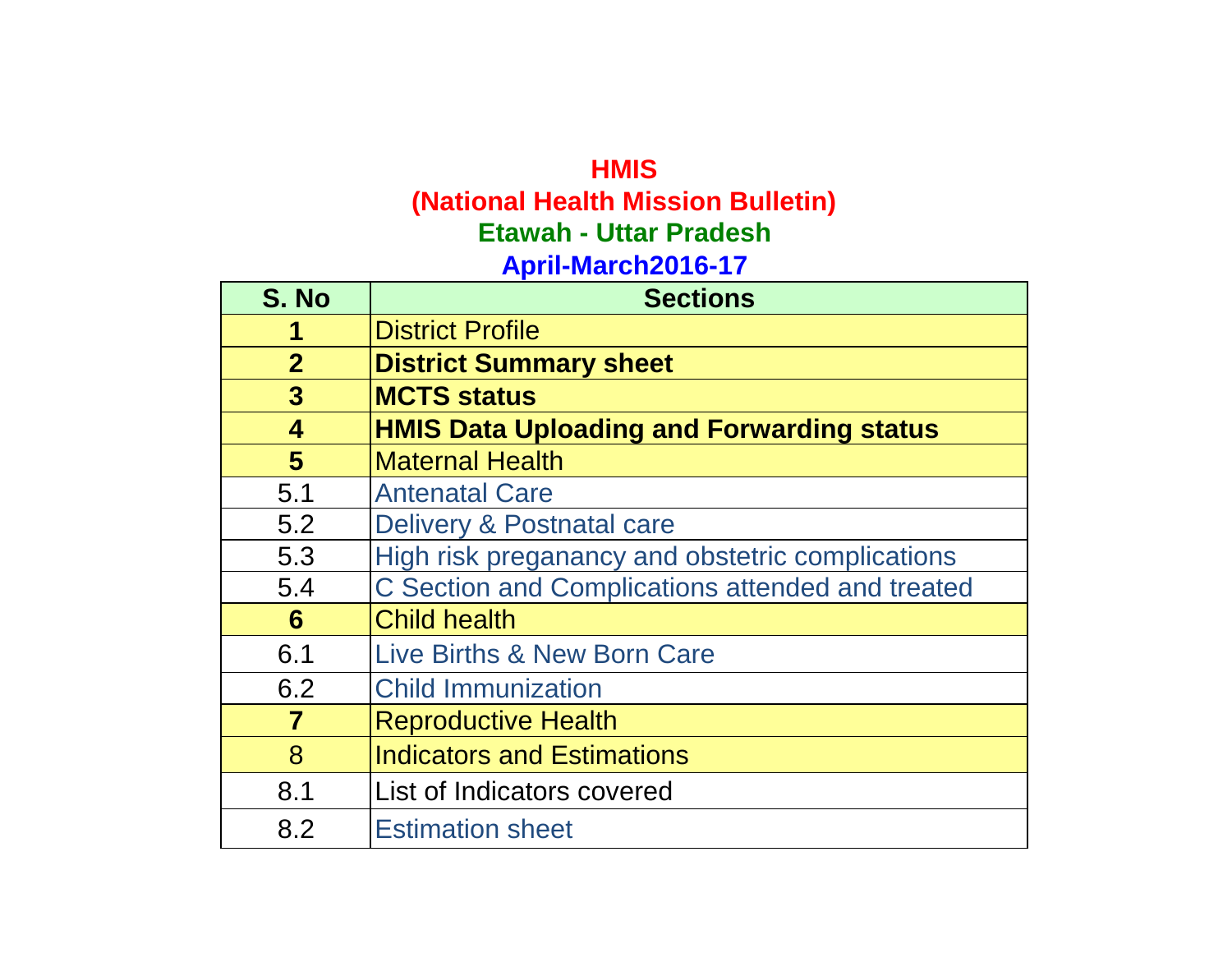

#### **Volume - 2, FY 2016-17(April-March) Updated as on 14 April 2017 - FY 2016-17**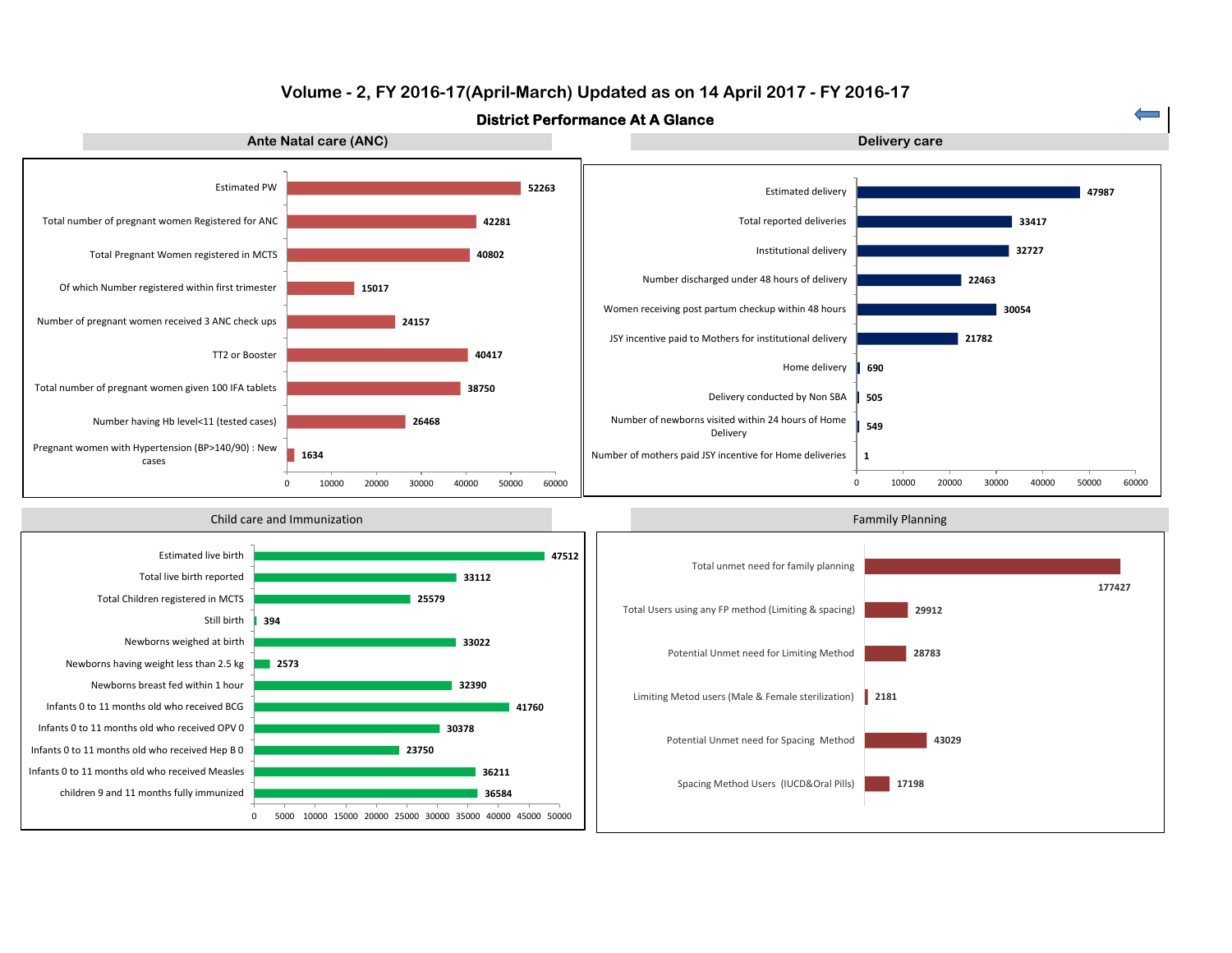#### **Etawah - FY 2016-17 (April-Feb) Summary Sheet**

#### **HMIS bulleting prepared by monthly facility services given data base some key point are shorted out here for further improvement**

#### **Gaps in ANC Registration:**

**1.** ANC registration of dist. is more than AHS data but District Head Quarter Mehewa and Block Bherthna low as per district Average.

2- ANC Registration in 1st trimester was 15 point percent less then AHS, more focus required, Block Badpura and Bherthana are lowest in district.

3- % of ANC received 3 ANC checkup was better than AHS data but block bherthna and Mahewa less than district Average.

4-TT ANC less in chkernagar and DHQ more focus to recover

#### **Gap in MCTS registration and Updation:-**

1-Difference between HMIS and MCTS registration Data

2-Mother and Child registration decline form last month. For Child Registration more focus required on this month.

Mother updatation 3 ANC and Delivery data not up to the mark, Block Chkernagar,Jasaventnagar and Mahewa show poor performance in MCTS.

3-HRP detection in MCTS poor it's required more focus for MCTS work.

2016. The discussion in the FC poor it of required anticle research interference.<br>4-Child updation MCTS Full immunization 45 % improvement required on this month

#### **Gaps in Deliveries:**-

1- Delivery reported more nearby seventy percent as per estimation so nearby thirty percent. delivery are missing , home delivery report only 665 data to be checked.

2-Amoung reported delivery institutional delivery nearby hundred percent, while AHS reported sixty percent.

3-only 2 % deliveries conducted at Home and 32% deliveries are not reported against the estimated deliveries.

4-Only one out of five delivery stay 48 hrs. More focus required, this step prevent neonatal mortality and mother mortality.

5-JSY payment paid issue block Badpura less among all.

#### **Gap in Maternal Complication and C-section**

1-District total reported complication nearby five pare sent Block Jasventnagar report more required data check.

2-Block Badpura,Bherthna,Chkernagar not reported any complication. Its required more focus to prevent maternal death

3-Inj Antibiotics, Magsulph and Oxytocis data to be check.

4-Only Badpura and DHQ reported CS case other facility to be identify as per need.

#### **Gaps in Child care:**

1-Block Badpura,Thakha, and Jasventnagar reporting of still birth less than Dist. Average. Under reporting may be issue.

2-New born weighted at birth hundred percent, while AHS show Half, Data shows Progress on this indicator.

3-Birth Weight <2.5 KG less then AHS data. Block Jasavantnagar and Mahewa higher than dist. Average, more care required for neonates to prevent complication.

4-Breastfed within 1hr facility wise data less in PHC and SC more advocacy required

#### **Gaps in Immunization:**

1-No of Live births Estimated against BCG was nearby half of the total, its means still more child missing in immunization. Urban area shows less reporting.

2-Block Badhpura, Chkernagar issue on birth dose, IEC and BCC for birth dose. Public institute delivery all cover for birth dose.

3-Urban area and Block Jasventnagar,Mahewa Measles coverage poor.

4-Birth dose by Facility data shows that in CHC and DH more focus required for BCG and OPV0.

5-IN SC data shows that Outreach area more focus required for HEB0 its attention for left out cases.

Full immunization show nearby half of the percent it means half of the children are miss or partially immunize, more focus for dropout

#### **Gaps in Family planning:**

1-Limiting method achive more than five percent against target, services of limiting method should be give n by every facility in FDS

2-80% of total IUCD perform at Sub center till month so quality and quantity should be a concern.

3-Achievement for spacing method nearby seventy percent, still Block Basrehar,Jasventnagar are less than district average required more focus

4-Total nearby twenty percent of the couple cover by any methods still Eighty percent of the couple still missing home delivery of contraception required. Work for family planning service provided to users increase month by month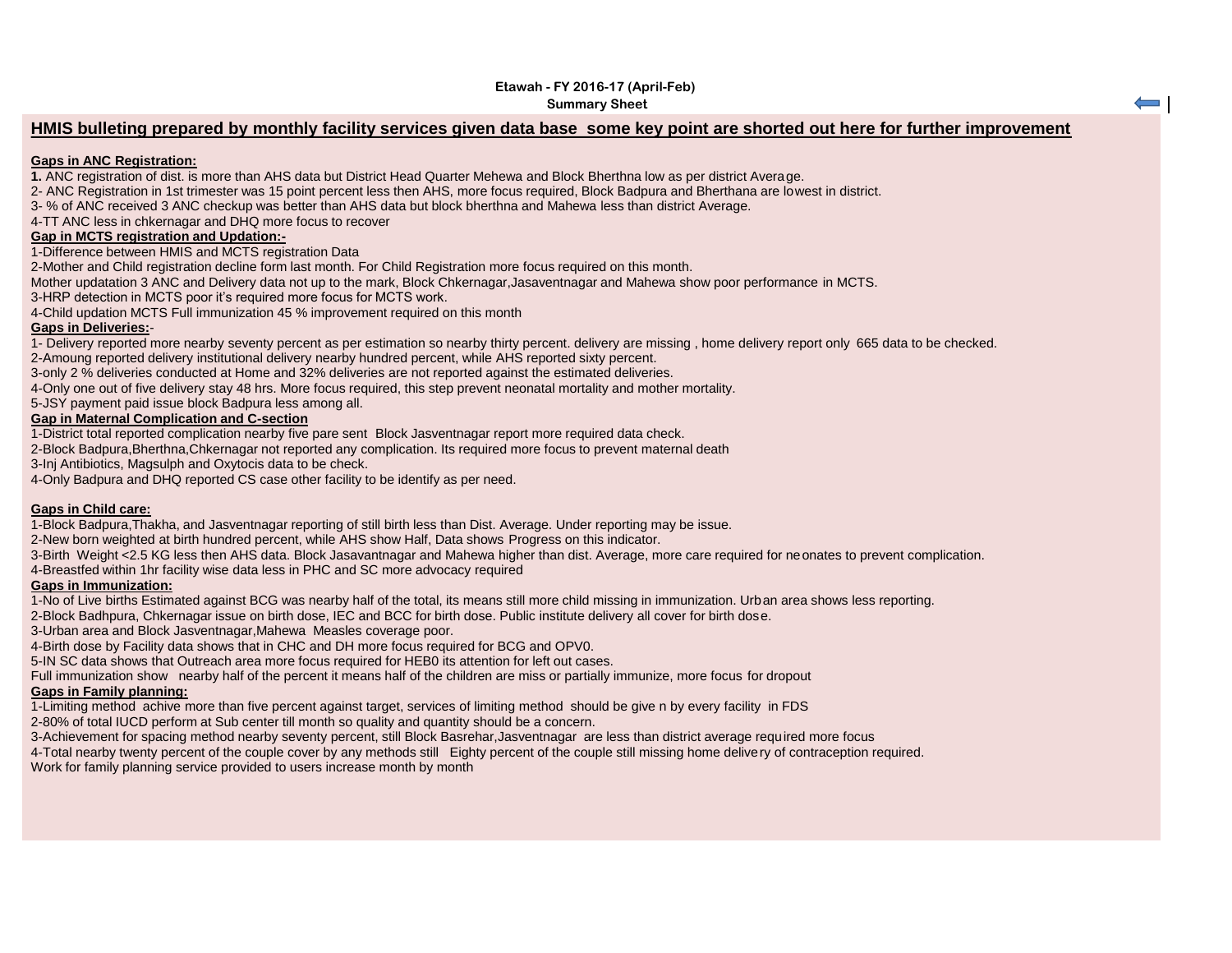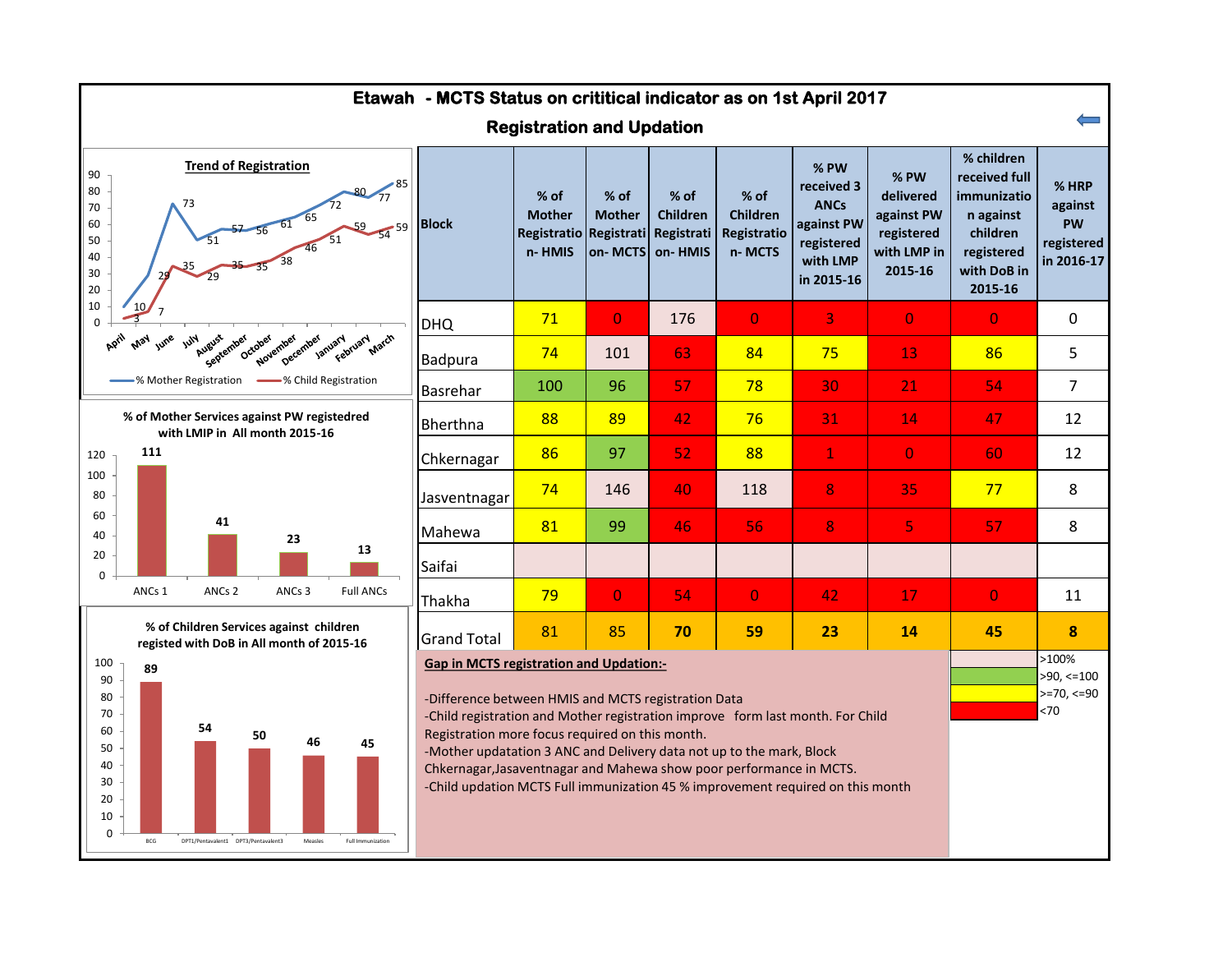| Etawah '- Percent of facilities reported in HMIS by Month, FY 2016-17 |                                          |        |          |          |          |               |          |     |                                                     |     |     |     |     |
|-----------------------------------------------------------------------|------------------------------------------|--------|----------|----------|----------|---------------|----------|-----|-----------------------------------------------------|-----|-----|-----|-----|
| <b>Block</b>                                                          | <b>Total No. of</b><br><b>Facilities</b> | Apr-16 | $May-16$ | $Jun-16$ | $Jul-16$ | <b>Aug-16</b> | $Sep-16$ |     | Oct-16   Nov-16   Dec-16   Jan-17   Feb-17   Mar-17 |     |     |     |     |
| <b>DHQ</b>                                                            | 9                                        | 100    | 100      | 100      | 100      | 100           | 100      | 100 | 100                                                 | 100 | 100 | 100 | 100 |
| <b>Badpura</b>                                                        | 44                                       | 100    | 100      | 100      | 100      | 100           | 100      | 100 | 100                                                 | 100 | 100 | 100 | 100 |
| Basrehar                                                              | 34                                       | 100    | 100      | 100      | 100      | 100           | 100      | 100 | 100                                                 | 100 | 100 | 100 | 100 |
| Bherthna                                                              | 26                                       | 100    | 100      | 100      | 100      | 96            | 100      | 100 | 100                                                 | 100 | 100 | 100 | 100 |
| Chkernagar                                                            | 17                                       | 100    | 100      | 100      | 100      | 100           | 100      | 100 | 100                                                 | 100 | 100 | 100 | 100 |
| Jasventnagar                                                          | 38                                       | 100    | 100      | 100      | 100      | 100           | 100      | 100 | 100                                                 | 100 | 100 | 100 | 100 |
| Mahewa                                                                | 41                                       | 95     | 95       | 95       | 95       | 95            | 95       | 95  | 95                                                  | 95  | 95  | 95  | 95  |
| Saifai                                                                | $\mathbf{1}$                             | 100    | 100      | 100      | 100      | 100           | 100      | 100 | 100                                                 | 100 | 100 | 100 | 100 |
| Thakha                                                                | 21                                       | 100    | 100      | 100      | 100      | 100           | 100      | 100 | 100                                                 | 100 | 100 | 100 | 100 |
| <b>Grand Total</b>                                                    | 231                                      | 99     | 99       | 99       | 99       | 99            | 99       | 99  | 99                                                  | 99  | 99  | 99  | 99  |

Less than 100% **Reported facilities are less than number of facilities in HMIS** Reported facilities are less than number of facilities in HMIS





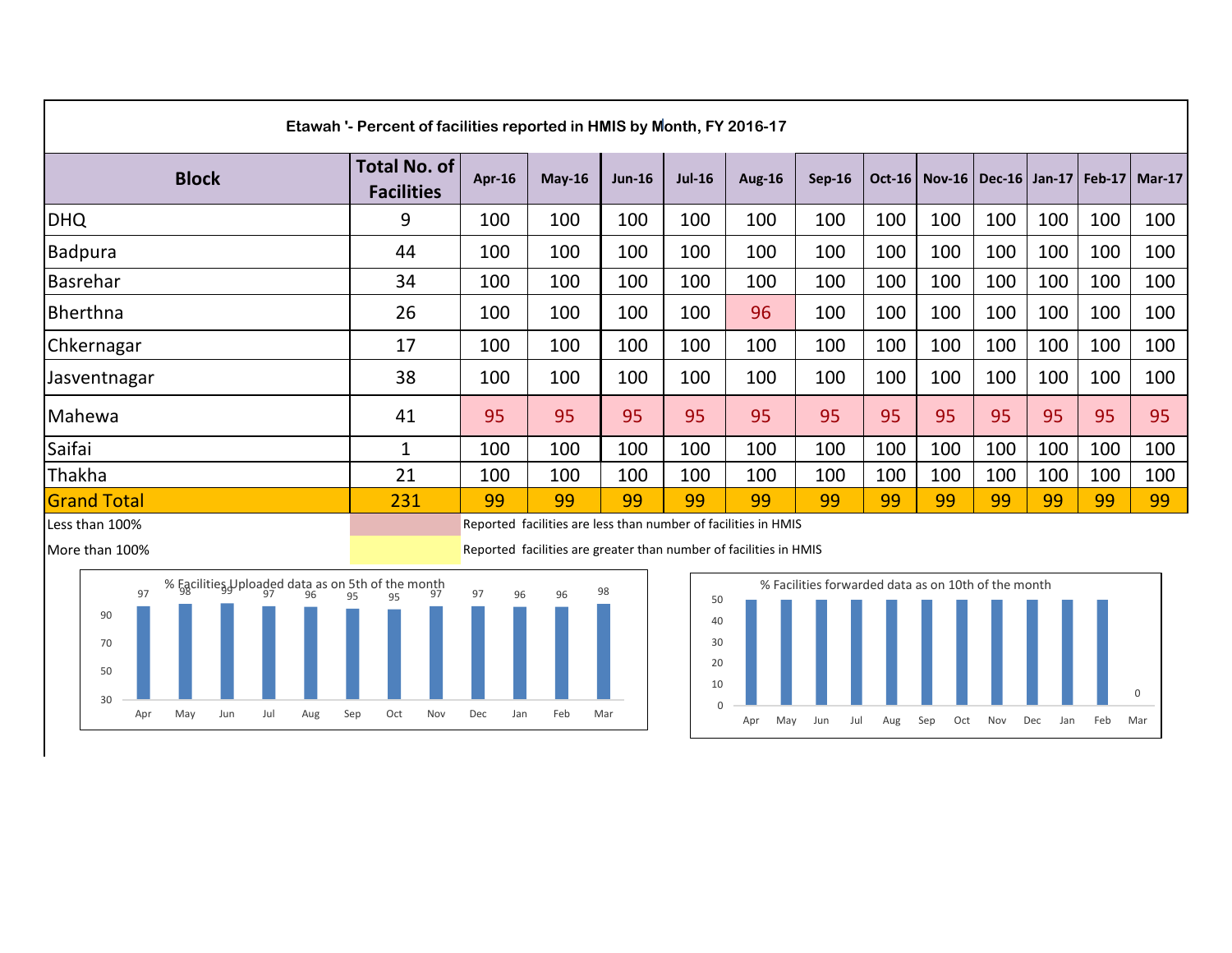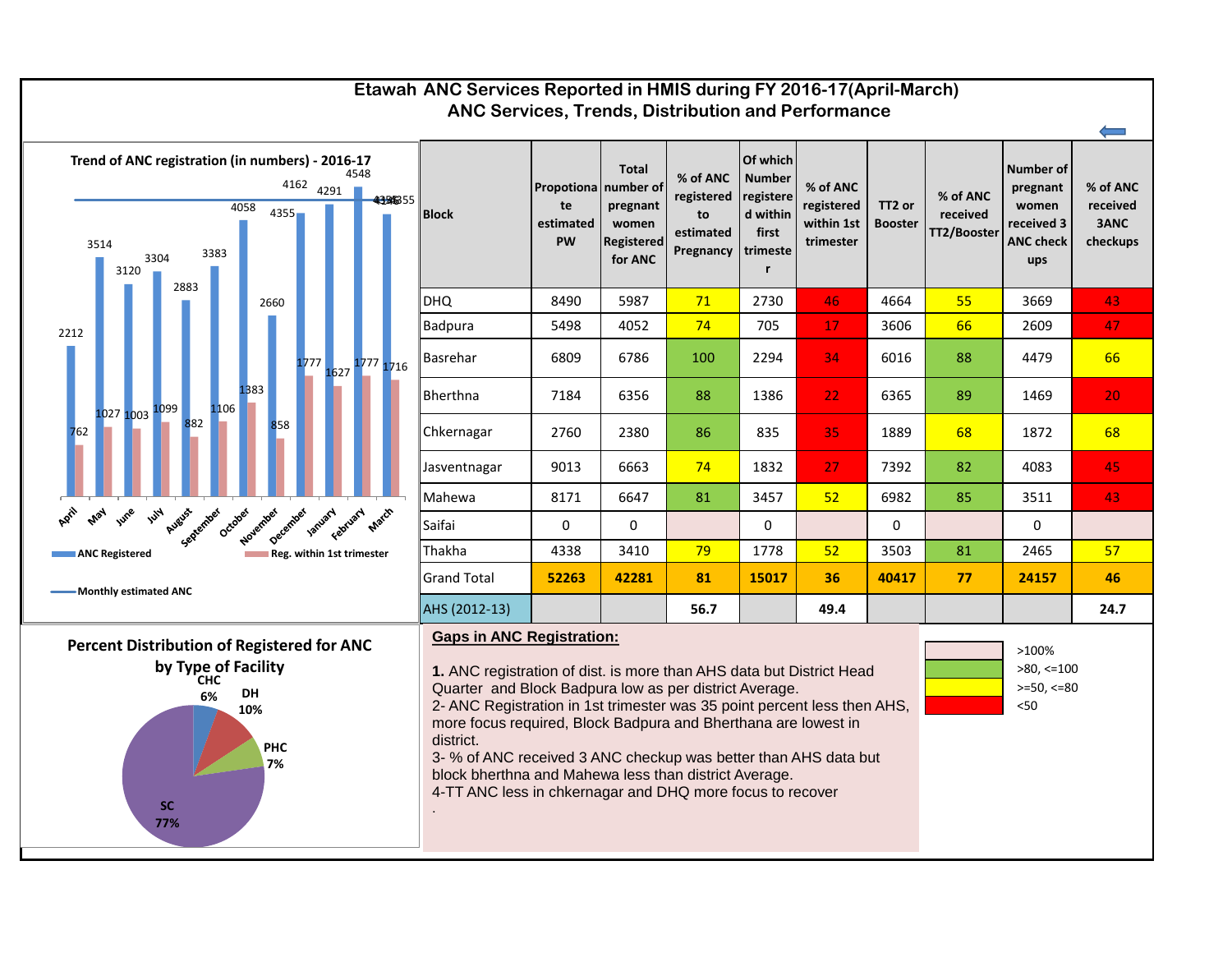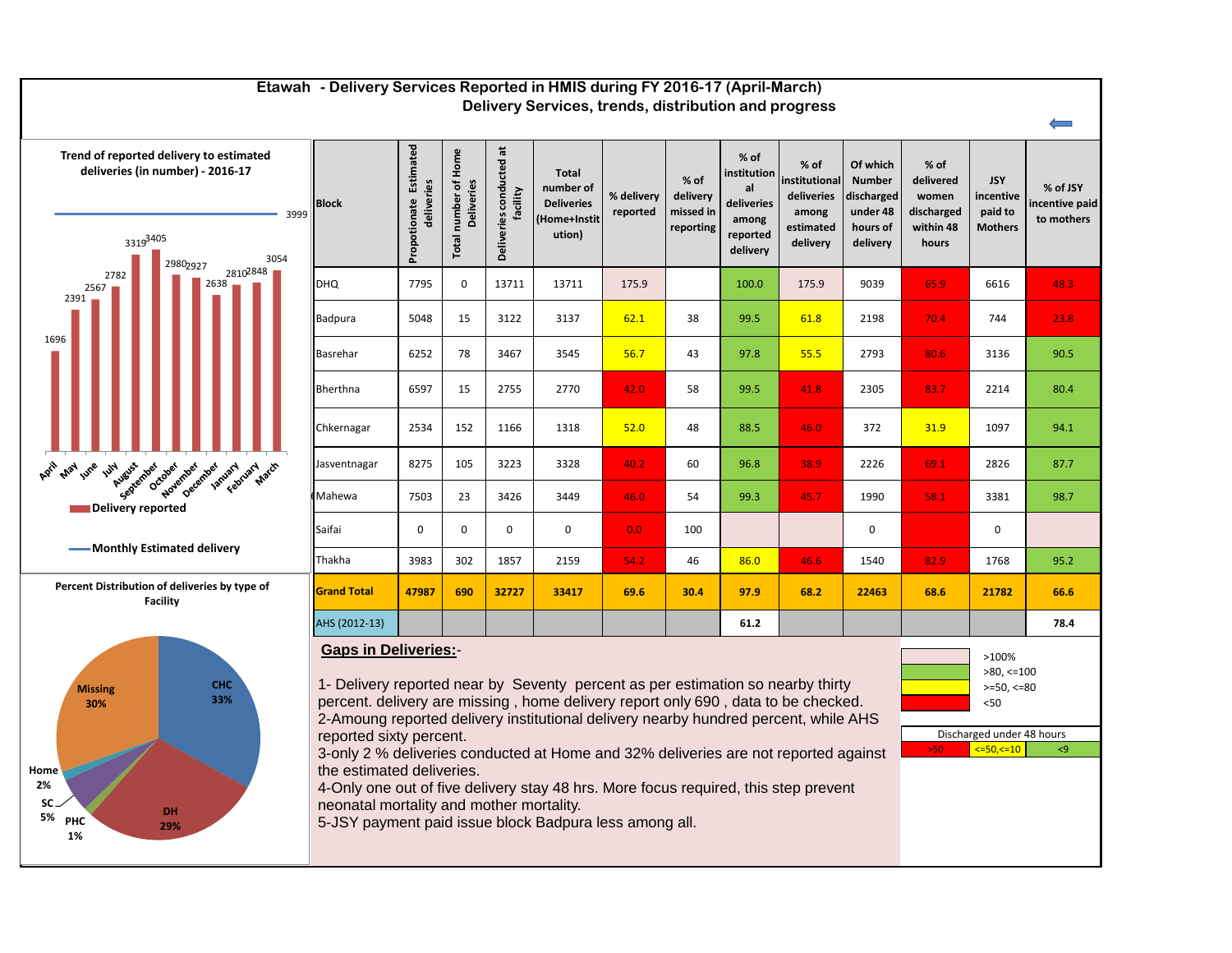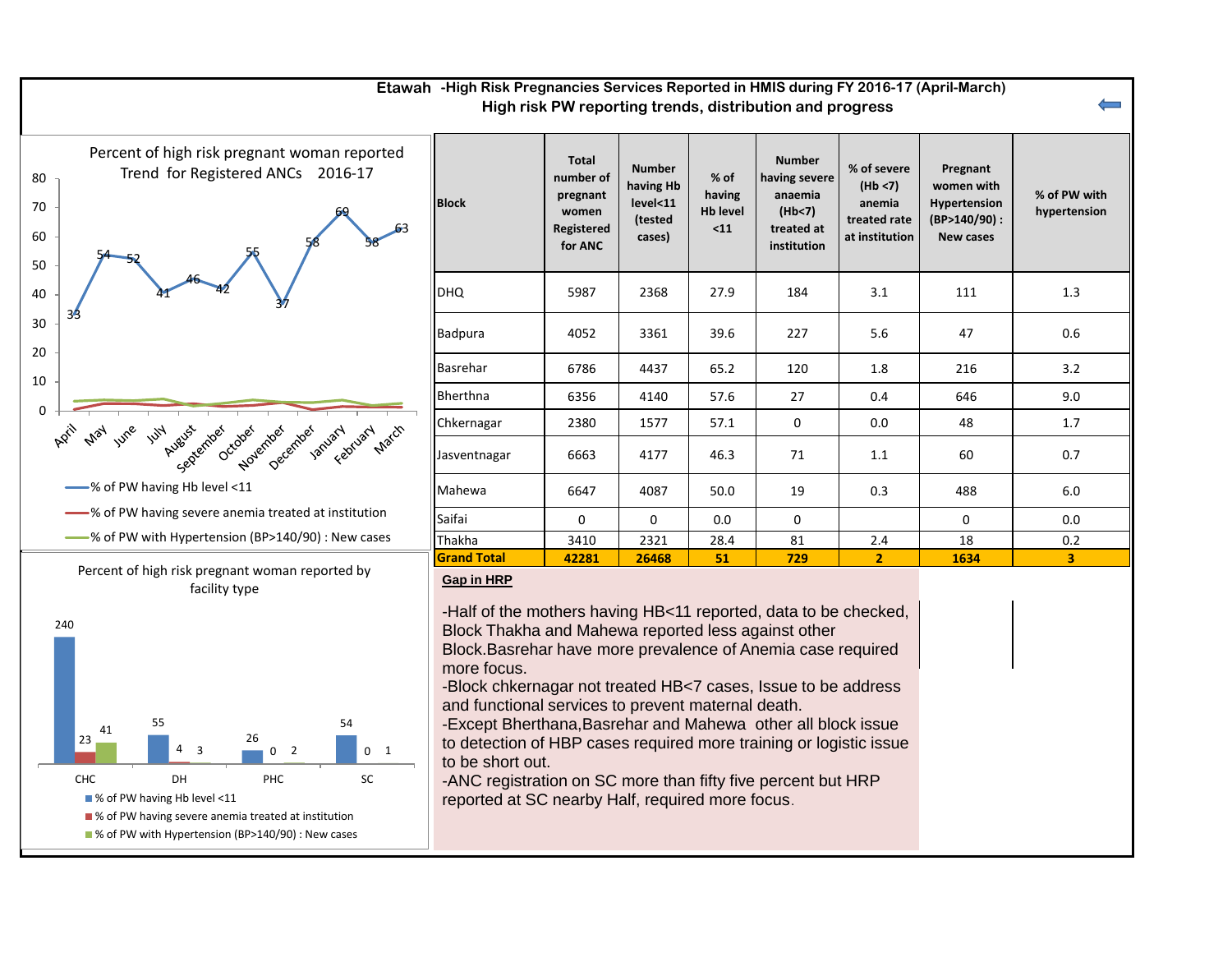|                | Etawah C-Section and Complication treated (April-March 2016-17)<br>$\leftarrow$ |                                         |                                                          |                                                            |                       |                                              |                        |                             |             |                      |                |                |                                            |
|----------------|---------------------------------------------------------------------------------|-----------------------------------------|----------------------------------------------------------|------------------------------------------------------------|-----------------------|----------------------------------------------|------------------------|-----------------------------|-------------|----------------------|----------------|----------------|--------------------------------------------|
|                | <b>Block</b>                                                                    | <b>Institutional</b><br><b>Delivery</b> |                                                          |                                                            |                       | <b>Complications Treated with</b>            |                        |                             |             | C- section conducted |                |                |                                            |
|                |                                                                                 |                                         | Preg. with<br>Compl.<br><b>Attended at</b><br>facilities | % Preg. with<br>Compl.<br><b>Attended at</b><br>facilities | <b>IV Antibiotics</b> | IV<br>Antihypertensi<br>ve/ Magsulph<br>Inj. | IV<br><b>Oxytocics</b> | <b>Blood</b><br>Transfusion | <b>DH</b>   | <b>CHC</b>           | <b>PHC</b>     | <b>Others</b>  | % of C-<br><b>Section</b><br>performe<br>d |
| $\mathbf{1}$   | Mahewa                                                                          | 3426                                    | 28                                                       | $\mathbf{1}$                                               | 27                    | 0                                            | 27                     | 0                           | 0           | 0                    | 0              | 0              | $\mathbf 0$                                |
| $2^{\circ}$    | <b>DHQ</b>                                                                      | 13711                                   | 355                                                      | 3                                                          | 5504                  | 1267                                         | 6948                   | 129                         | 3137        | $\mathbf 0$          | 0              | 0              | 23                                         |
| $\mathbf{3}$   | Badpura                                                                         | 3122                                    | 8                                                        | $\mathbf 0$                                                | $\mathbf 0$           | 0                                            | 110                    | 0                           | $\mathbf 0$ | 1344                 | $\mathbf 0$    | 0              | 43                                         |
| $\overline{4}$ | Basrehar                                                                        | 3467                                    | 229                                                      | $\overline{7}$                                             | 159                   | 0                                            | $\mathbf 0$            | 0                           | 0           | 0                    | $\Omega$       | 0              | $\mathbf 0$                                |
| 5              | Bherthna                                                                        | 2755                                    | 111                                                      | 4                                                          | 0                     | 0                                            | 2170                   | 0                           | 0           | 12                   | 0              | 0              | 0                                          |
| 6              | Chkernagar                                                                      | 1166                                    | $\mathbf 0$                                              | $\mathbf 0$                                                | $\pmb{0}$             | 0                                            | 0                      | 0                           | 0           | $\mathbf 0$          | 0              | 0              | $\mathbf 0$                                |
| $\overline{7}$ | Jasventnagar                                                                    | 3223                                    | 910                                                      | 28                                                         | 349                   | 0                                            | 278                    | 0                           | 0           | 3                    | 0              | 0              | $\mathbf 0$                                |
| 8              | Saifai                                                                          | 0                                       | $\mathbf 0$                                              | $\mathbf 0$                                                | $\mathbf 0$           | 0                                            | $\mathbf 0$            | 0                           | 0           | 0                    | 0              | 0              | $\mathbf 0$                                |
| 9              | Thakha                                                                          | 1857                                    | 141                                                      | 8                                                          | 1450                  | 0                                            | 1343                   | 0                           | 0           | 0                    | 0              | 0              | $\mathbf 0$                                |
|                | 10 Grand Total                                                                  | 32727                                   | 1782                                                     | $\overline{\mathbf{5}}$                                    | 7489                  | 1267                                         | 10876                  | <b>129</b>                  | 3137        | 1359                 | $\overline{0}$ | $\overline{0}$ | 14                                         |

#### **Gap in Maternal Complication and C-section**

-District total reported complication nearby five pare sent

-Block Jasventnagar report more required data check.

-Block Badpura,Bherthna,Chkernagar not reported any complication. Its required more focus to prevent maternal death

Inj Antibiotics, Magsulph and Oxytocis data to be check.

-Only Badpura and DHQ reported CS case other facility to be identify as per need.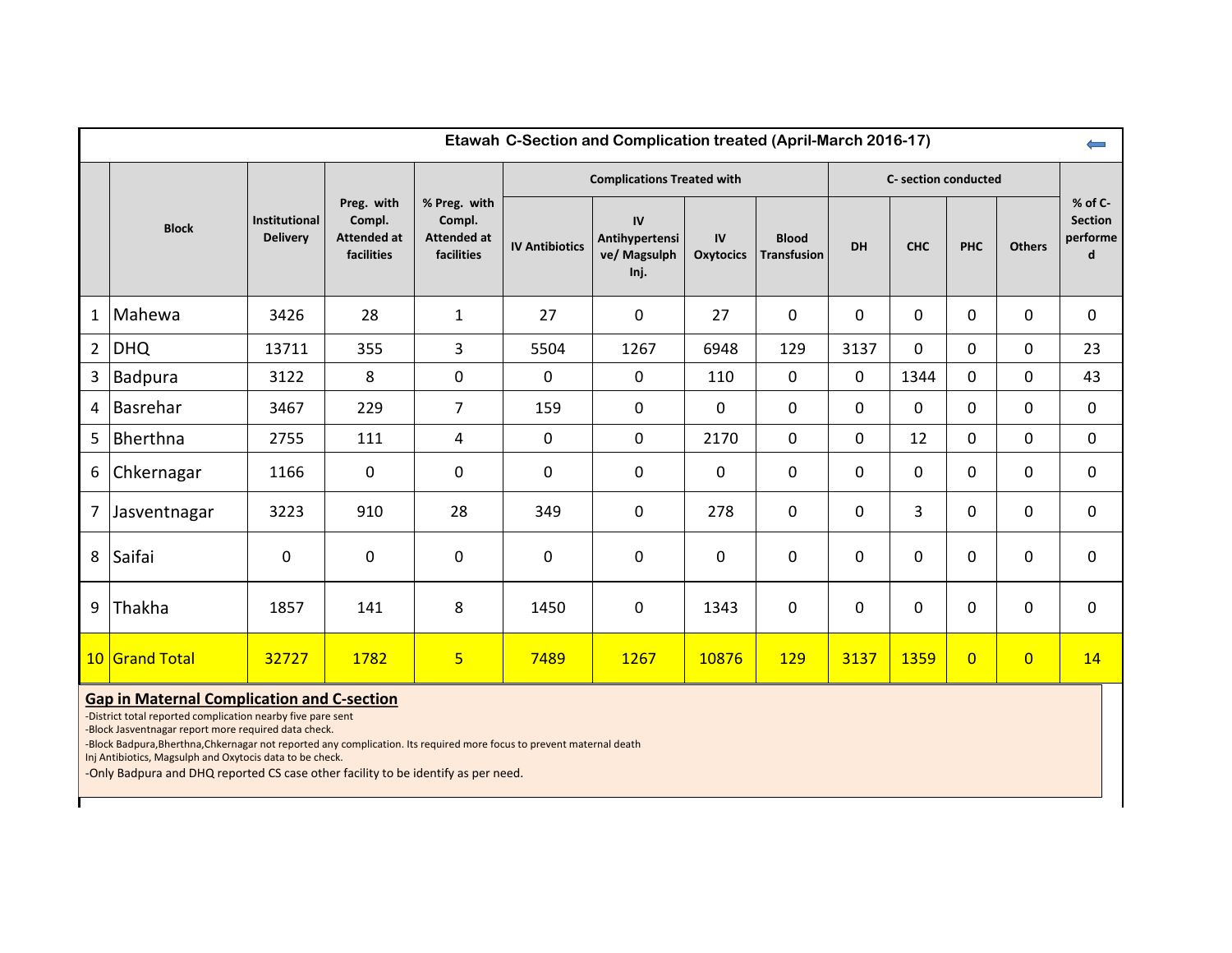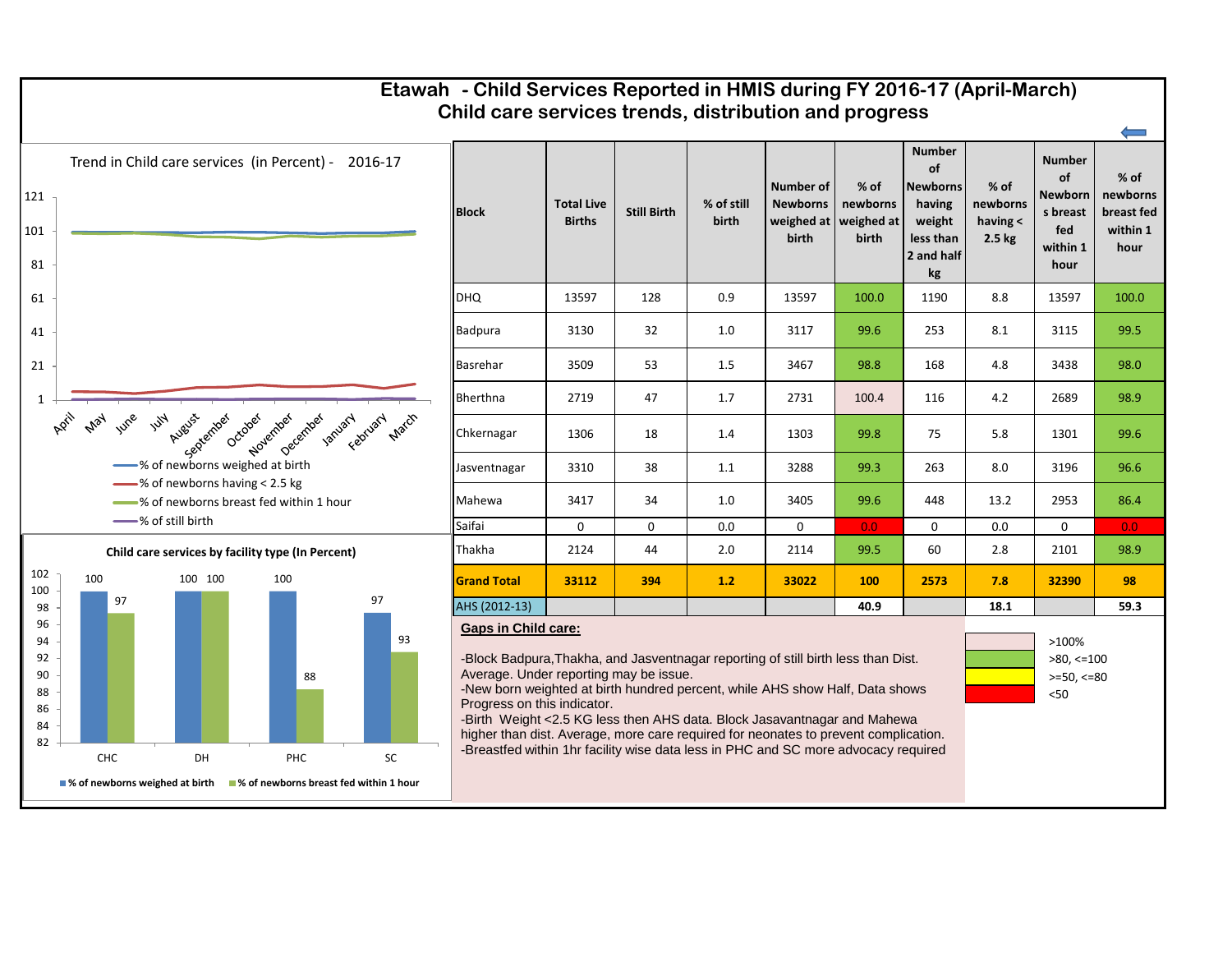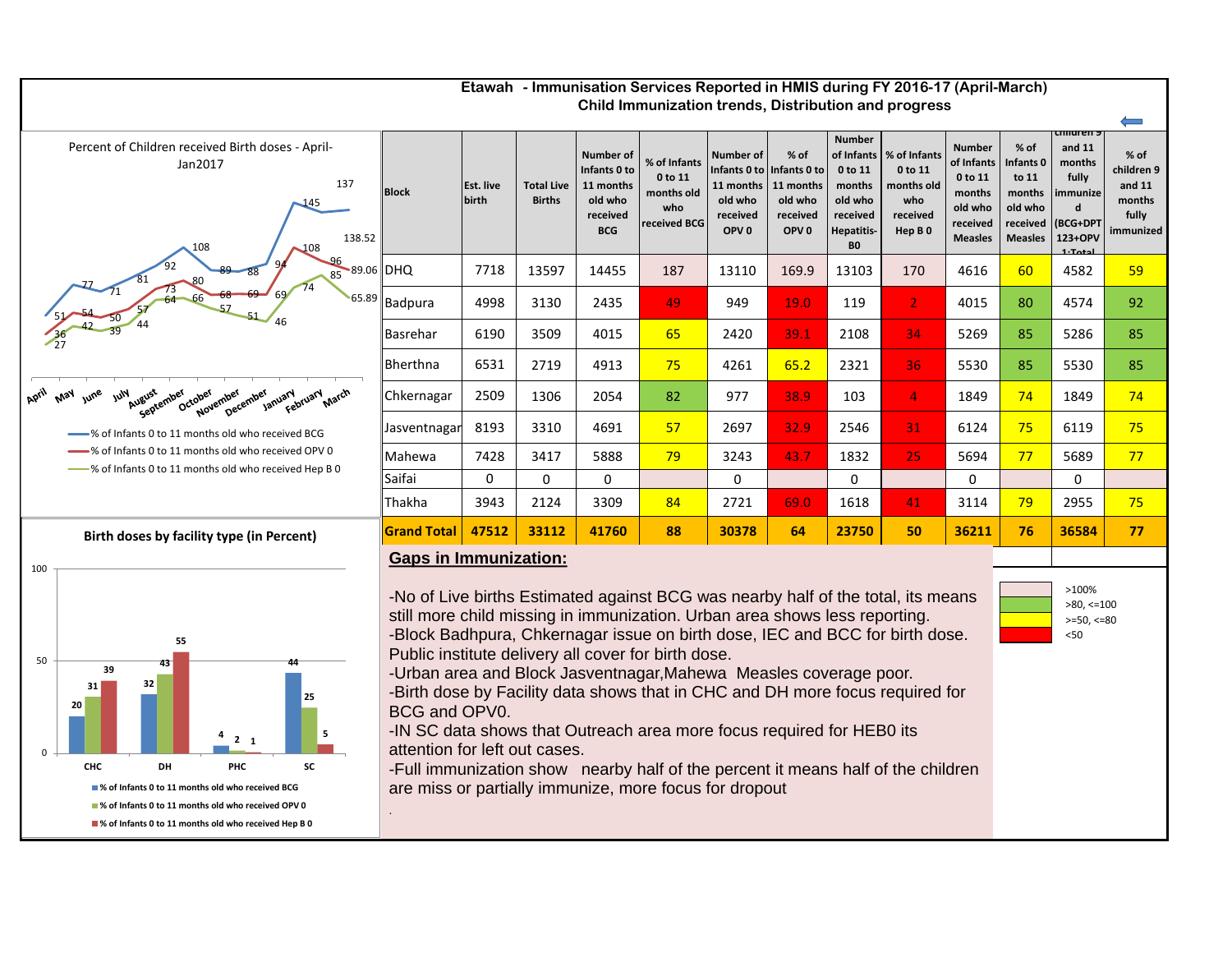#### **Family planning trends Distribution and progress Etawah - Family Planning Services Reported in HMIS during FY 2016-17 (April-March)**



| ivulliber of Falling planning users against need trend by<br>$(2016-17)$<br>40000<br>37570<br>35000 | <b>Block</b>       | Potential<br>unmet need<br>for limiting<br>method | rilization<br>Male | Sterilization<br>Female: | % achivement<br>for limiting<br>method | Potential<br>unmet need   new IUD<br>for spacing<br>method | <b>Insertions</b> | Condom<br><b>Users</b> | <b>Oral Pills</b><br><b>Users</b> | %<br>achivemen<br>t for<br>spacing<br>method | <b>Total need</b><br>for family<br>planning | % of Total<br>family planning<br>service<br>provided |
|-----------------------------------------------------------------------------------------------------|--------------------|---------------------------------------------------|--------------------|--------------------------|----------------------------------------|------------------------------------------------------------|-------------------|------------------------|-----------------------------------|----------------------------------------------|---------------------------------------------|------------------------------------------------------|
| 30000<br>26062<br>25000                                                                             | <b>DHQ</b>         | 2719                                              | $\mathbf{1}$       | 422                      | 16                                     | 7286                                                       | 1008              | 182                    | 228                               | 19                                           | 24969                                       | 7 <sup>°</sup>                                       |
| 18945<br>20000                                                                                      | Badpura            | 3126                                              | $\Omega$           | 156                      | 5.                                     | 4718                                                       | 973               | 1010                   | 247                               | 47                                           | 30955                                       | 8 <sup>1</sup>                                       |
| 15159<br>15162<br>15000                                                                             | Basrehar           | 4090                                              | $\mathbf{1}$       | 330                      | 8                                      | 5843                                                       | 1978              | 1392                   | 453                               | 65                                           | 26536                                       | 16                                                   |
| $\frac{12121^{12887}}{12121^{12887}}$<br>$^{\circ}$ ' <sub>11777</sub> 12235<br>10448<br>10000      | Bherthna           | 4439                                              | $\overline{2}$     | 227                      | 5 <sup>1</sup>                         | 6166                                                       | 3003              | 2579                   | 812                               | 104                                          | 28624                                       | 23                                                   |
| 5711 5267<br>5000                                                                                   | Chkernagar         | 2027                                              | 2                  | 163                      | $\overline{\mathbf{8}}$                | 2369                                                       | 724               | 465                    | 229                               | 60                                           | 12627                                       | 13                                                   |
| $\Omega$                                                                                            | Jasventnagar       | 4859                                              | 5                  | 267                      | 6                                      | 7734                                                       | 2682              | 1720                   | 618                               | 65                                           | 19351                                       | 27                                                   |
| April<br>July August crower occober and pecember january early march<br><b>May</b><br>June          | Mahewa             | 4973                                              | 3                  | 399                      | 8 <sup>°</sup>                         | 7012                                                       | 2421              | 2803                   | 626                               | 83                                           | 32173                                       | 19                                                   |
| Total family planning service provided                                                              | Saifai             | $\mathbf 0$                                       | $\Omega$           | $\mathbf{0}$             |                                        | 0                                                          | $\mathbf{0}$      | 219                    | $\mathbf{0}$                      |                                              | $\mathbf 0$                                 |                                                      |
| Monthly need for family planning                                                                    | Thakha             | 2550                                              | 1                  | 202                      | 8 <sup>°</sup>                         | 792                                                        | 994               | 163                    | 202                               | 172                                          | 6345                                        | 25                                                   |
|                                                                                                     | <b>Grand Total</b> | 28783                                             | <b>15</b>          | 2166                     | 8                                      | 41920                                                      | 13783             | 10533                  | 3415                              | 66                                           | 181580                                      | <b>16</b>                                            |

#### **Gaps in Family planning:**

-Limiting method more than 2166 cases done, its eight percent against target, services of limiting method should be give n by every facility in

-80% of total IUCD perform at Sub center till month so quality and quantity should be a concern.

-Achievement for spacing method nearby seventy percent, still Block Basrehar,Jasventnagar are less than district average required more

-Total nearby twenty percent of the couple cover by any methods still Eighty percent of the couple still missing home delivery of contraception required.

-family planning service provided to users increase month by month

<50 >100%  $>80, \leq 100$  $>=50, <=80$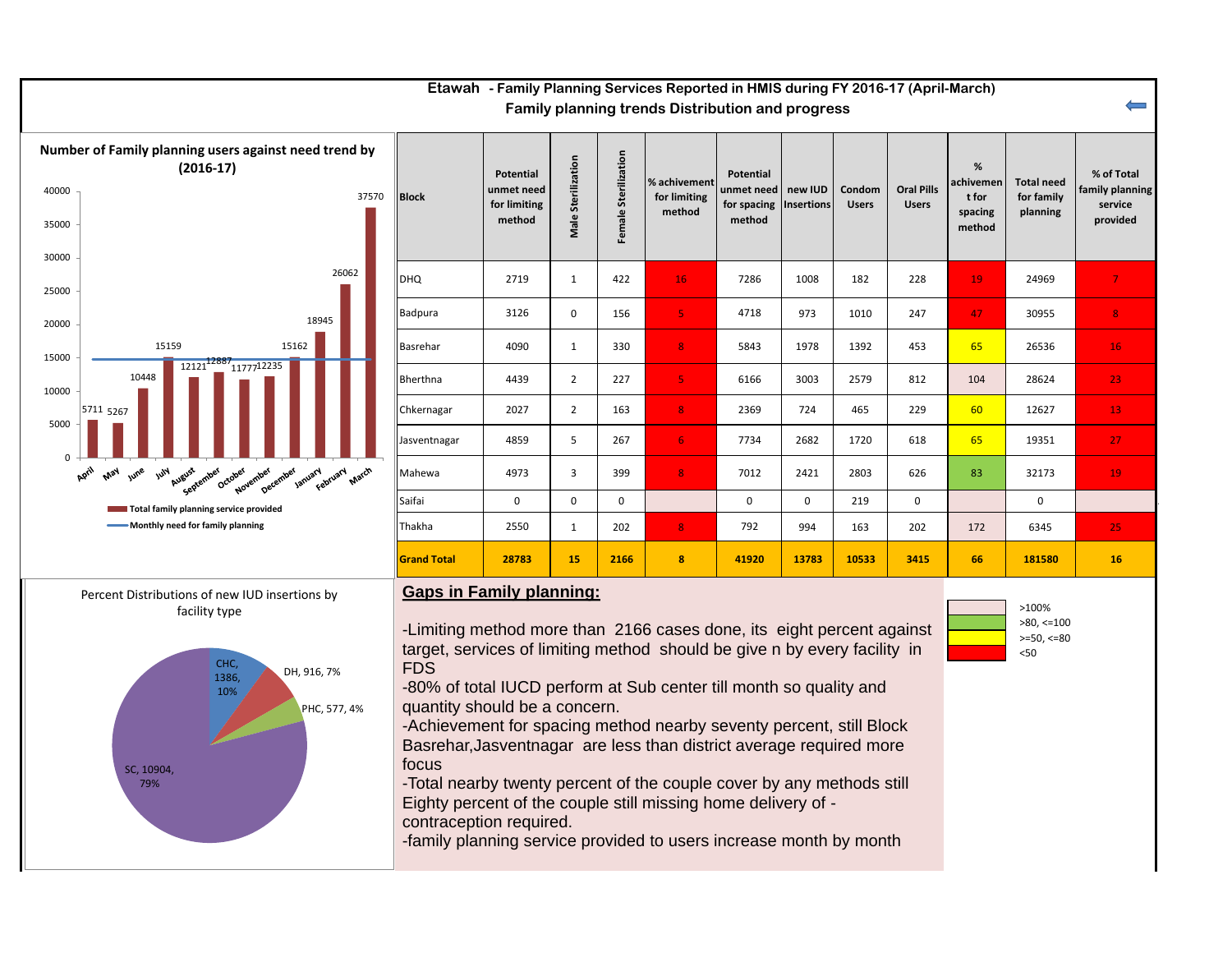#### **List of Indicators covered in HMIS and MCTS**

 $\leftarrow$ 

| S.No.          | <b>Domain</b>          | Indicator                                                                          | <b>Numerator</b>                                                           | <b>Denominator</b>                                                              | Page no.                |
|----------------|------------------------|------------------------------------------------------------------------------------|----------------------------------------------------------------------------|---------------------------------------------------------------------------------|-------------------------|
|                | <b>MCTS</b>            | % of mother registered in MCTS against estimated                                   | Total # Mother registered in MCTS                                          | <b>Estimated Pregnancies</b>                                                    | 3                       |
| $\overline{2}$ | <b>MCTS</b>            | % Children registered against estimated                                            | Total # Children registered in MCTS                                        | <b>Estimated live births</b>                                                    | $\overline{\mathbf{3}}$ |
| 3              | <b>MCTS</b>            | % High risk PW reported in MCTS                                                    | Sum of pregnant women having hb<7 and any other maternal<br>complication   | Total # Registered Mothers in current year                                      | 3                       |
| 4              | <b>MCTS</b>            | % of Mother received ANC 3 against registered PW with LMP<br>2014-15               | Mother (LMP 2015-16) received ANC 3                                        | Total # pregnant women registered with LMP<br>in 2015-16                        | 3                       |
| 5              | <b>MCTS</b>            | % of PW delivered against registered with LMP in 2014-15                           | Total # Pregnant women (LMP 2015-16) delivered                             | Total # pregnant women registered with LMP<br>in 2015-16)                       | 3                       |
| 6              | <b>MCTS</b>            | % of children received full immunization against children<br>registered in 2014-15 | Total # children (DoB 2015-16) received full immunization                  | Total # Children (DoB 2015-16) registered                                       | 3                       |
| $\overline{7}$ | <b>ANC</b>             | % of ANC registered to estimated Pregnancy                                         | Total # ANC Registered                                                     | <b>Estimated Pregnancy</b>                                                      | 4                       |
| 8              | ANC                    | % of ANC registered within 1st trimester                                           | Total # ANC Registered within 1st trim                                     | Total # ANC Registered                                                          | 4                       |
| 9              | <b>ANC</b>             | % of ANC received TT2/Booster                                                      | Total # Pregnant women received TT2/Booster                                | <b>Estimated Pregnancy</b>                                                      | $\overline{4}$          |
| 10             | ANC                    | % of ANC received 3ANC checkups                                                    | Total # pregnant women received 3 ANC check ups                            | <b>Estimated Pregnancy</b>                                                      | 4                       |
| 11             | Delivery               | % delivery reported                                                                | Total # Delivery reported                                                  | <b>Estimated Delivery</b>                                                       | 5                       |
| 12             | Delivery               | % of Unreported (Missing) Delivery                                                 | Total # Deliviery not reported                                             | <b>Estimated Delivery</b>                                                       | 5                       |
| 13             | Delivery               | % of institutional deliveries among estimated delivery                             | Total # Institutional Deliviery                                            | <b>Estimated Delivery</b>                                                       | 5                       |
| 14             | Delivery               | % of delivered women discharged within 48 hours                                    | Total # Delivered women discharged within 48 hours                         | Tota # Deliveries conducted at facility                                         | 5                       |
| 15             | Delivery               | % of JSY incentive paid to mothers                                                 | Total # JSY Incentives paid to mothers                                     | Tota # Deliveries conducted at facility                                         | 5                       |
| 16             | <b>HRP</b>             | % of having Hb level <11                                                           | Number having Hb level<11                                                  | <b>Estimated Pregnancy</b>                                                      | 6                       |
| 17             | <b>HRP</b>             | % of severe (Hb <7) anemia treated rate at institution                             | Total # Severe (Hb <7) anemia treated at institution                       | Total # ANC Registered                                                          | 6                       |
| 18             | <b>HRP</b>             | % of PW with hypertension                                                          | Total # Pregnant women with Hypertension (BP>140/90)                       | <b>Estimated Pregnancy</b>                                                      | 6                       |
| 19             | <b>HRP</b>             | Abortion rate                                                                      | Total # Abortion (spontaneous/induced)                                     | Sum of Live birth, Still birth & Abortion                                       | 6                       |
| 20             | <b>HRP</b>             | % Pregnant women having Obstetric complication attend at<br>facility               | Total # Pregnant women having Obstetric complication attend<br>at facility | Total number of deliveries conducted at<br>public facilities                    | 6                       |
| 21             | Child Care             | % of Still birth                                                                   | Total # Still Birth                                                        | Sum of Live birth & Still birth                                                 | $\overline{7}$          |
| 22             | Child Care             | % of newborns weighed at birth                                                     | Number of Newborns weighed at birth                                        | Total # Live Births                                                             | $\overline{7}$          |
| 23             | Child Care             | % of newborns having weight < 2.5 kg                                               | Total # newborns having weight < 2.5 kg                                    | Total # Live Births Weighed                                                     | $\overline{7}$          |
| 24             | <b>Child Care</b>      | % of newborns breast fed within 1 hour                                             | Total # newborns breast fed within 1 hour                                  | Total # Live Births                                                             | $\overline{7}$          |
| 25             | Immunization           | % of Infants 0 to 11 months old who received BCG                                   | Total # Infants 0 to 11 months old who received BCG                        | Total # Estimated Births                                                        | 8                       |
| 26             | Immunization           | % of Infants 0 to 11 months old who received OPV 0                                 | Total # Infants 0 to 11 months old who received OPV 0                      | <b>Total # Estimated Births</b>                                                 | 8                       |
| 27             | Immunization           | % of Infants 0 to 11 months old who received Hep B 0                               | Total # Infants 0 to 11 months old who received Hep B 0                    | Total # Estimated Births                                                        | 8                       |
| 28             | Immunization           | % of Infants 0 to 11 months old who received Measles                               | Total # Infants 0 to 11 months old who received Measles                    | Total # Estimated Births                                                        | 8                       |
| 29             | Immunization           | % of children 9 and 11 months fully immunized                                      | Total # children 9 and 11 months fully immunized                           | Total # Estimated Births                                                        | 8                       |
| 30             | <b>Family Planning</b> | % achivement for limiting method                                                   | Total # Sterilization (Male & Female)                                      | Potential unmet need for limiting method                                        | 9                       |
| 31             | <b>Family Planning</b> | % achivement for spacing method                                                    | Sum of IUCD, condoms and oral Pill users                                   | Potential unmet need for spacing method                                         | 9                       |
| 32             | <b>Family Planning</b> | % of Total family planning service provided                                        | Sum of Spacing and Limiting method's users                                 | Potential unment need for FP Method<br>(Limiting & Spacing & Est Condom users & | 9                       |